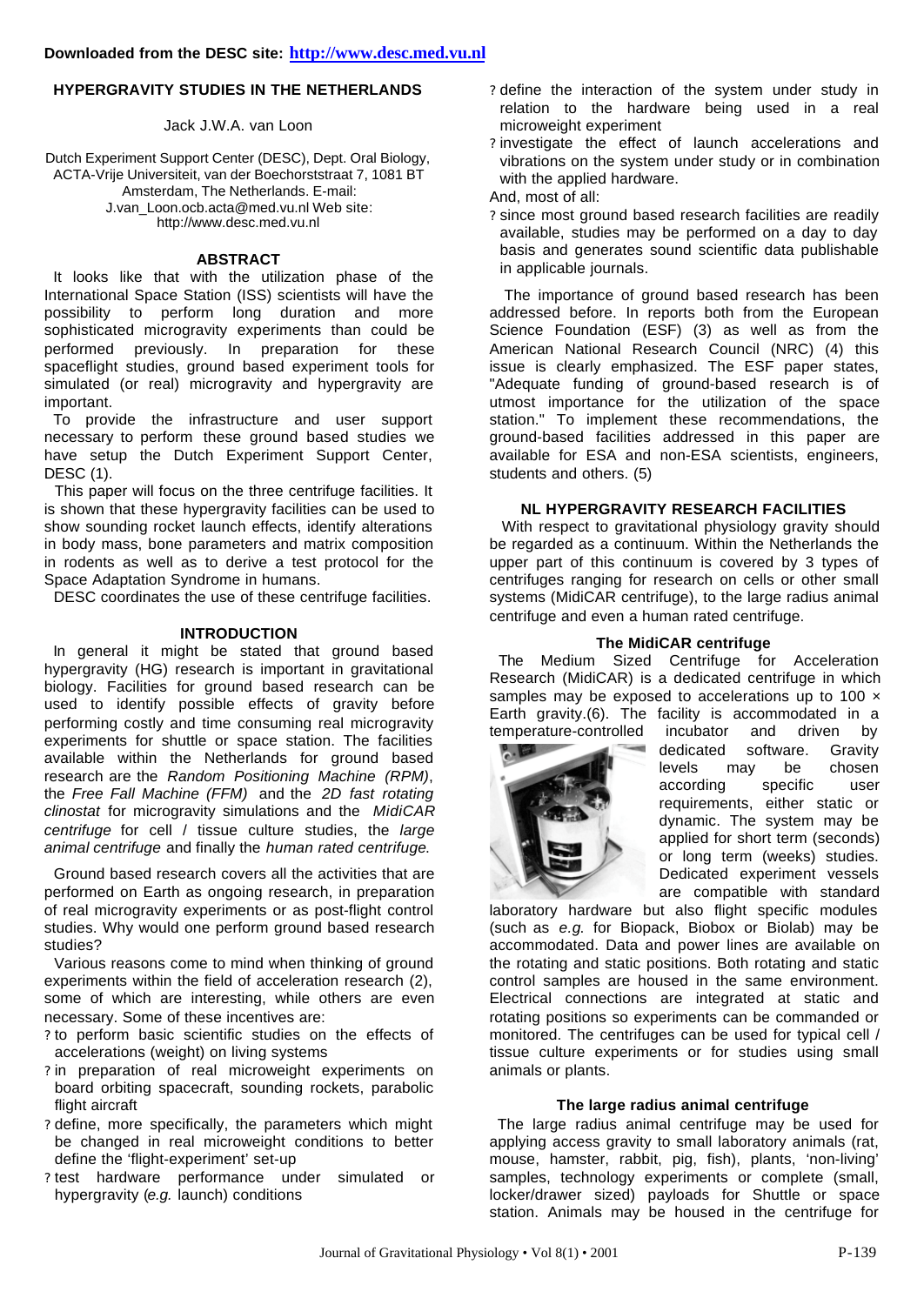## **Downloaded from the DESC site: http://www.desc.med.vu.nl**

prolonged periods of time up to several life cycles. This large diameter system (up to nearly four meters) is powered by a 3.5 kW DC motor that drives two arms on



which the swing-out gondolas are attached. Maximum acceleration of the system is dependent on the mass of the experiment but ranges from 1 to  $\sim$  8xg for a payload mass of about 70 kg. The system is equipped with power and data

lines. Animals can be monitored by video cameras while rotated. Dark / light regimes can be freely programmed. In addition to the presently 2 arms these is also the possibility to have a rotation control experiment in the central axes of the centrifuge.

#### **The human rated centrifuge**

 The human rated centrifuge at the Netherlands Aeromedical Institute (NAI) is mainly used for g-load training of fighter pilots. In addition the 8-meter diameter



is used in research projects. A 175 kg payload can be accelerated to a maximum of 23.5 Gz with an onset rate of 3.5 Gz per second. The facility provides ample means for measuring physiological parameters. The size of the swing out

gondola is 0.5 meter wide and 2 meters long. The gondola also accommodates a virtual 'outside world' and voice / video communication.

#### **RESULTS OBTAINED**

#### *MidiCAR Centrifuge*

Real microgravity experiments are preceded by launch accelerations especially in sounding rockets. In an experiment performed by Guntermann and Jones (7) it was investigated whether hypergravitational loading leads to changes in the protein phosphorylation pattern of primary bovine osteoblasts as it does in mechanically loaded cells. The second aim was to evaluate whether reducing the ambient temperature can minimize these processes. The cells were exposed to 11×g for two min. at 37°C and 8°C respectively. Total cellular proteins were resolved by gradient SDS-PAGE and immunoblotted using anti-phospho amino acid specific monoclonal antibodies. Primary results showed that 11×g loading can induce phosphorylation / dephosphorylation and that keeping cells at 8°C can reduce these effects.

## *The large radius animal centrifuge*

The present large radius centrifuge has been used for more than a decade now. Most of the previous experiments were performed to study the effect of increased acceleration on the vestibular system. More than a year ago a long duration, second generation rat study has been initiated. In this study rats were conceived, born and raised under 2.5×g. At termination of this experiment these rats were around 9 or more months of age. While the vestibular system is the major topic for this study, other research themes are total body composition, bone (composition and structure), tissue stress proteins, collagen degradation, matrix protein. Future experiments might include studies on brain development and general metabolism. Scientists interested in participating in these studies are invited to contact DESC.

 *Vestibular system:* Effects on the vestibular system for the HG rats are reported by Wubbels *et al.* (in this issue)

 *Bone*: The studies on bone and total body composition are performed by various research groups from the Netherlands, Belgium, France and Denmark.

 Bravenboer *et al*. (8) looked into total body composition and bone mineral content of 2.5×g HG rats. In this mechanical loading model they wanted to investigate the effect on bonemass by DXA (VU-Amsterdam) and by histomorphometry, (Dr Zerath and Dr. Holy, France). In addition these bones were also tested for structure and biocompetence using microCT, which was performed in Nijmegen (Tanck *et al*. (9)) and by biomechanical bending tests, which were performed by Dr. Mosekilde. Furthermore, Bravenboer *et al*. measured the concentration of IGF-I and IGFBP3 in tibiae. DXA scans of extracted tibiae did not show any significant differences between hypergravity and control. At present measurements on total body DXA-scans of hypergravity and control animals are performed. Preliminary data of 10 rats show that BMC and BMD as well as bodyweight and lean body mass do not differ between the two groups in female rats. However fatmass measured in grams (p<0.01) and as percentage of bodyweight (p<0.01) is significantly lower in the hypergravity female rats compared to the control female rats. Most of these parameters were changed in male rats (See Table I).

In conclusion so far: Bonemass and bone composition (IGF-I and TGF-ß) are unchanged under hypergravity conditions. Hypergravity reduces fatmass but not total bodyweight in female rats.

|                    | HG                        | Con              | %cha   |
|--------------------|---------------------------|------------------|--------|
|                    |                           |                  | nge    |
| <b>BM MALES</b>    | 441.3±31.9g               | 551.5±28.0g      | $-20%$ |
| <b>BMC MALES</b>   | $9.9 + 0.9q$              | $12.5 + 0.7g$    | $-21%$ |
| <b>LBM</b> males   | $\overline{371.5}$ ±20.4g | 420.9±13.5g      | $-12%$ |
| Fat males          | $42.5 + 9.7g$             | $91.8 + 14.4q$   | $-54%$ |
| <b>Fat females</b> | $18.3 + 5.1q$             | $33.9 + 6.4g$    | $-46%$ |
| % fat males        | $9.9 + 1.6%$              | $17.4 \pm 1.9\%$ | $-43%$ |
| % fat females      | $6.4 \pm 1.9\%$           | $11.2 \pm 1.7\%$ | $-43%$ |

*Table I: DXA scan results of body weight (BM), bone mineral content (BMC) and lean body mass (LBM) of HG males were significantly reduced compared to control males although there was no difference in bone mineral density (BMD). No significant differences in these variables were seen between HG females and control females. Both in females and in males there was a significant reduction of fat mass in the HG rats compared to the control rats. This reduction was still significant as a percentage of body weight.*

Preliminary data on bone histomorphometry showed a reduced ash weight and % cancellous bone volume in pelvis and humeri from HG rats, respectively. Humeri from HG rats showed an increase in cortical thickness of about 10-20% compared to 1×g controls.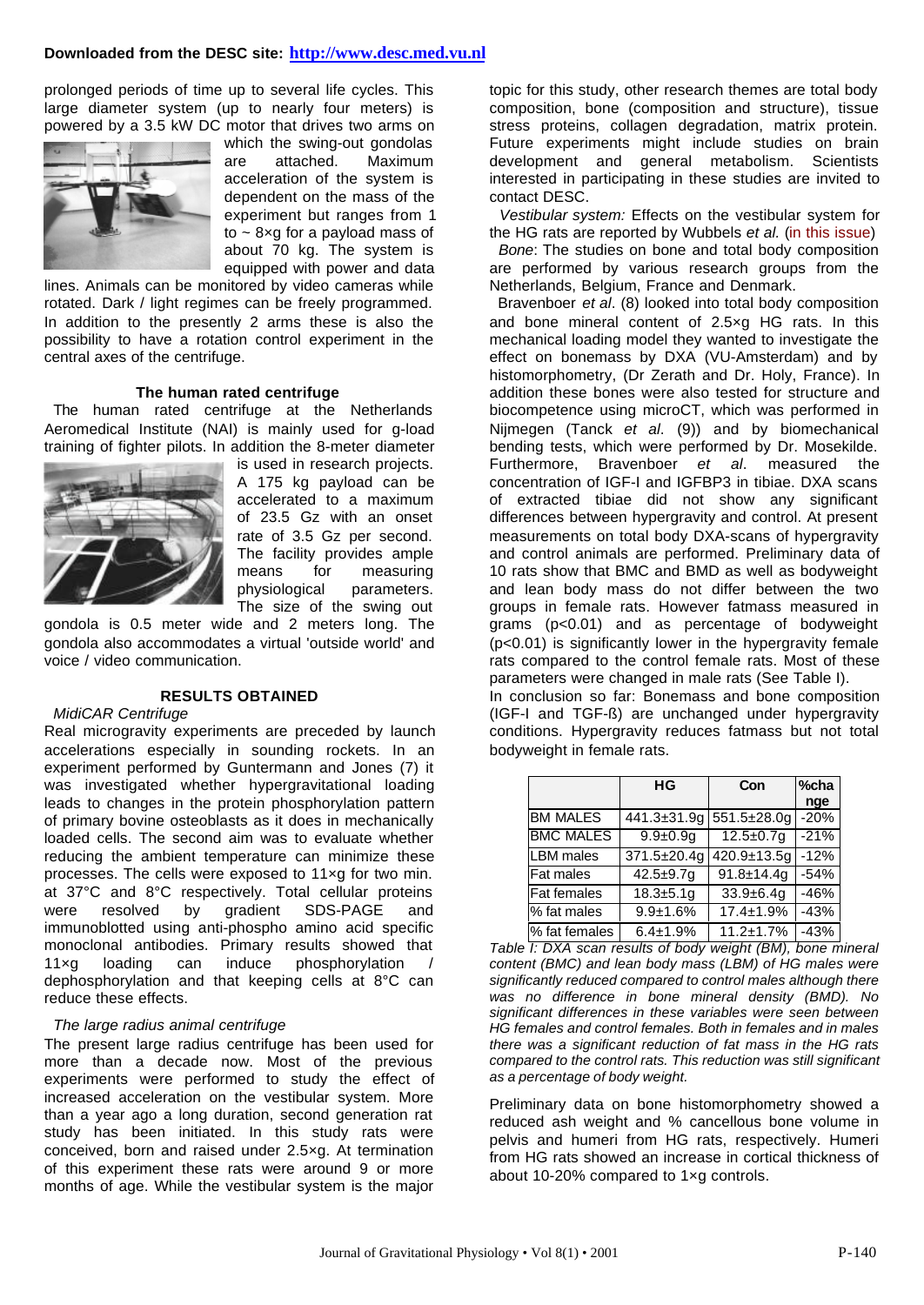# **Downloaded from the DESC site: http://www.desc.med.vu.nl**

 Evaluation of bone architecture by 3D µCT revealed a decrease in the ratio for total bone volume over trabecular volume in HG rats. In addition there was a significant increase in degree of anisotrophy in the trabeculae of the femoral head. The latter was not seen in proximal tibia of HG rats (9). In another series of animals Schoutens (Univ. Libre, Brussels) looked into a xx kDa bone marrow protein, a protein reported to be associated with mechanical loading (10). There was no difference found in the inhibition of proliferation of osteoblast like cells in contact with bone marrow derived from HG rats. Bank *et al*. investigated the biochemical properties (amount of Hyl residues in the triple helix, cross-links hydroxylysylpyridinoline, and lysylpyridinoline) and the percentage denatured molecules of the collagen network in rat bone (tibia and femur) and tail tendon. Although large differences exist between the various parameters in the different tissues, no significant differences were found between the control group and the hypergravity group. Van Nieuwenhoven *et al*. measured the stress protein HSP70 both in rats exposed to HG for 7-9 months and in animals exposed to 24 hrs. acute HG (11). The HSP-70 content of heart, liver and gastrocnemicus muscle was increased significantly in acute HG rats. Chronic animals showed a significant increased HSP-70 content in only the gastrocnemicus muscle. There were no significant differences in brain, lung, kidney and testis.

## **The human rated centrifuge**

 One of the research projects using this facility was to study the effects of the Space Adaptation Syndrome (SAS). Groen *et al*. (12) exposed experienced astronauts to an access 3×g before challenging their vestibular and visual systems using rotating chairs, tilting rooms and simple head movements. Using this protocol the vary same astronauts (total n=8) that did or did not report SAS symptoms in flight stated similar sensations after exposure to the above protocol. Since in this pilot study there was a 100% correlation with in-flight and onground data the authors argue that this Sickness Induced by Centrifugation (SIC) protocol might be used to identify and maybe select persons that are susceptible to SAS.

# **DISCUSSION / CONCLUSION**

 Ground based research provides a way to test working hypotheses and generates more knowledge on the system under study. It should identify, more precisely, the parameters that might change under real microgravity conditions. However, as the results in Figure 1 clearly show, data generated in *e.g.* hypergravity experiments cannot be directly extrapolated towards microgravity values. In this figure the data of both real microgravity (IML-1 and IML-2 missions) (13) and ground based hypergravity (14) experiments on growth, mineralization and mineral resorption in fetal mouse metatarsal long bones are shown. And although for mineralization (and growth) there seems to be some linear relation with gravity this relation does not exist for mineral resorption, which seems to have an optimum at  $1 \times q$ .

 An active ground based research program will generate more data hence science papers then can be expected



*Figure 1: Fetal mouse long bones response to gravity ranging from micro-gravity to 2.2×g hyper-gravity after 4 to 5 days in tissue culture.*

from the present situation. Ground based research could easily be incorporated in student programs. This will generate a young and active basis of future gravitational biologists and physiologists. However, ground based research should be conducted in concert with studies in facilities available for sounding rockets, shuttle and the International Space Station.

 Spaceflight experiments are expensive and time consuming, while the flight opportunities are very limited. It could be considered to handle spaceflight experiment proposals in a two-step process. First a peer reviewed proposal has to be tested in microgravity simulators as well as in hypergravity facilities on ground to test the proposed hypothesis. If the system under study does not respond to any of the gravity regimes on ground it might be considered to 'disqualify' this study for a real microgravity flight experiment. This would be in favor for experiments that have been proven to be responsive to gravity.

 The use of ground based microgravity simulators as well as the extension of the acceleration gamma from hypogravity to hypergravity greatly attributes to the understanding of the effects of weight on living systems and the mechanisms involved, as has been described above. More detailed hypothesis of the effects of (micro) gravity may be generated using ground based facilities. However, these hypotheses have to be verified under real microgravity conditions.

# **NOTES & REFERENCES**

1: DESC. The Dutch Experiment Support Center is a new Dutch initiative which main objective is to increase the scientific output for acceleration research. To accomplish this, DESC supports, initiates and facilitates acceleration research by providing know-how and access to ground based research facilities and by offering services and (laboratory-) assistance for ground based and flight experiments. DESC is part of a broader user support entity named DUC, the Dutch Utilisation Center, which is part of a European wide network of user centers. Other entities within DUC are the Dutch Operations Center (DOC) mainly located at the NLR and the associated industrial partners for hardware and software development (Bradford Engineering, CCM, Fokker Space, Stork Engineering, Origin and others). The main location for DESC is the Vrije Universiteit in Amsterdam. DUC is a combined initiative for user support and is governed by the Netherlands Agency for Aerospace Programs (NIVR) and the Space Research Organisation of the Netherlands (SRON).